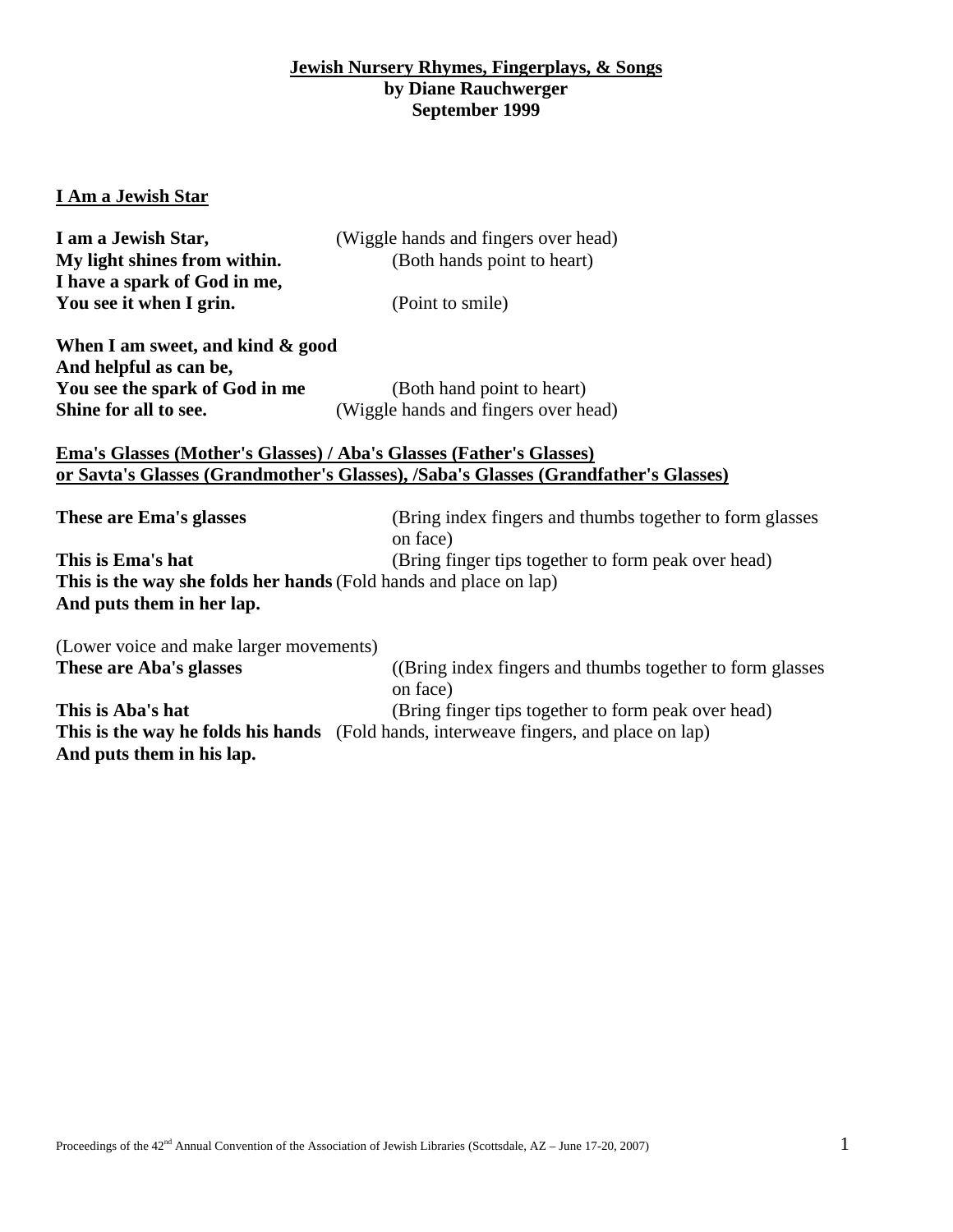# **SHABBAT**

## **Shabbat Candles**

| <b>Shabbat candles</b>                                             | (Both hand up, wiggle fingers)                                                             |  |
|--------------------------------------------------------------------|--------------------------------------------------------------------------------------------|--|
| All aglow,                                                         |                                                                                            |  |
| One, two,                                                          | (Pointer fingers up, one at a time)                                                        |  |
| They burn so slow,                                                 |                                                                                            |  |
| Lower, lower,                                                      | (Bend pointer fingers down, slowly)                                                        |  |
| Out they go                                                        |                                                                                            |  |
| Poof!                                                              | (open both hands)                                                                          |  |
| <b>Kiddush cup</b>                                                 |                                                                                            |  |
| Here is the kiddush cup<br>Shining so bright,                      | (Cup hands together)                                                                       |  |
| On our table                                                       | (Hands flat, palms down, spread apart)                                                     |  |
| On Friday night.                                                   |                                                                                            |  |
|                                                                    |                                                                                            |  |
| In it's reflection                                                 | (Hands together, palms toward face)                                                        |  |
| I can see,                                                         |                                                                                            |  |
| The challah and candles,                                           | (Fists together to form challah, Pointer fingers up                                        |  |
|                                                                    | for candles)                                                                               |  |
| My family and me.                                                  | (Fingers point out, then point to self)                                                    |  |
| Wind, Wind. Wind / Braid a Challah                                 |                                                                                            |  |
| Wind, wind, wind<br>(2 x)                                          | (Make fists, roll hands)                                                                   |  |
| Pull, pull, tap, tap, tap.                                         | (pull fists apart, tap one fist on top of the other)                                       |  |
| Make a challah $(2 x)$                                             | (Make fists, roll hands)                                                                   |  |
| Braid, braid, pat, pat, pat.                                       | (Make braiding motions, tap one fist on top of the other)                                  |  |
|                                                                    | Song: This is the Way to the Synagogue (to the tune of Here We Go Round the Mulberry Bush) |  |
| This is the way to the Synagogue,<br>The Synagogue, the Synagogue. |                                                                                            |  |

**The Synagogue, the Synagogue. This is the way to the Synagogue So early Shabbat morning.** 

**First we hear the Rabbi pray, Rabbi pray, Rabbi pray. First we hear the Rabbi pray, And read from the Torah.** 

**Then we hear the Cantor sing, Cantor sing Cantor sing. Then we hear the Cantor sing, Shema Yisroael.** 

#### **Now it's time for Oneg Shabbat,**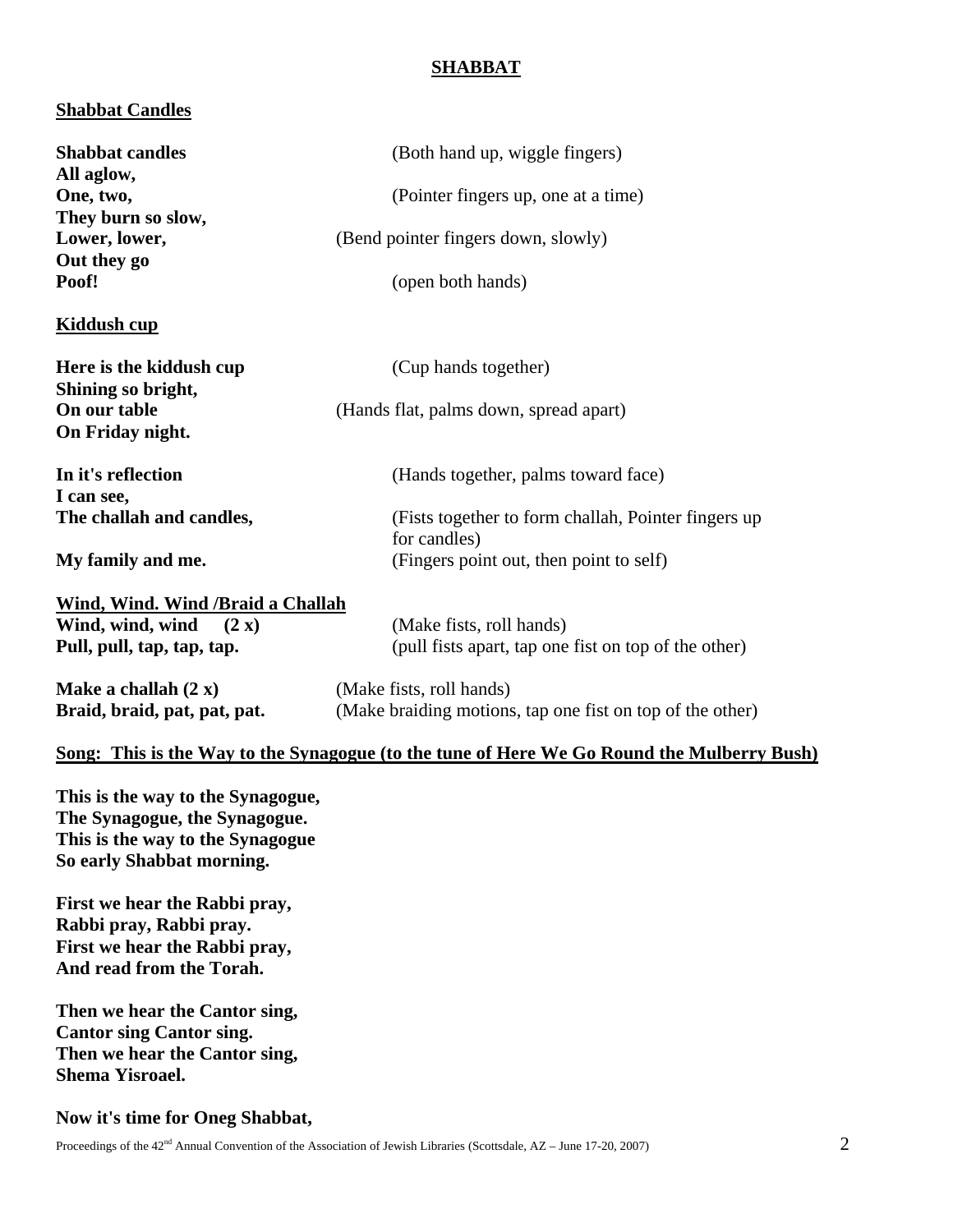**Oneg Shabbat Oneg Shabbat. Now it's time for Oneg Shabbat, And munch a tasty cookie.** 

**Now it's time to go back home, Go back home, go back home. Now it's time to go back home And take a Shabbat nap.** 

# **Havdalah Candle**

| Havdalah candle   | (Roll hands) |
|-------------------|--------------|
| Burn so bright,   | "            |
| Twisted, twisted, | "            |
| Light the night.  | "            |
|                   |              |

**We're ready to work Throughout the week,** (Slow down rolling) **'Til next Shabbat comes, Oh, so sweet.** (Slowly open hands, palms up)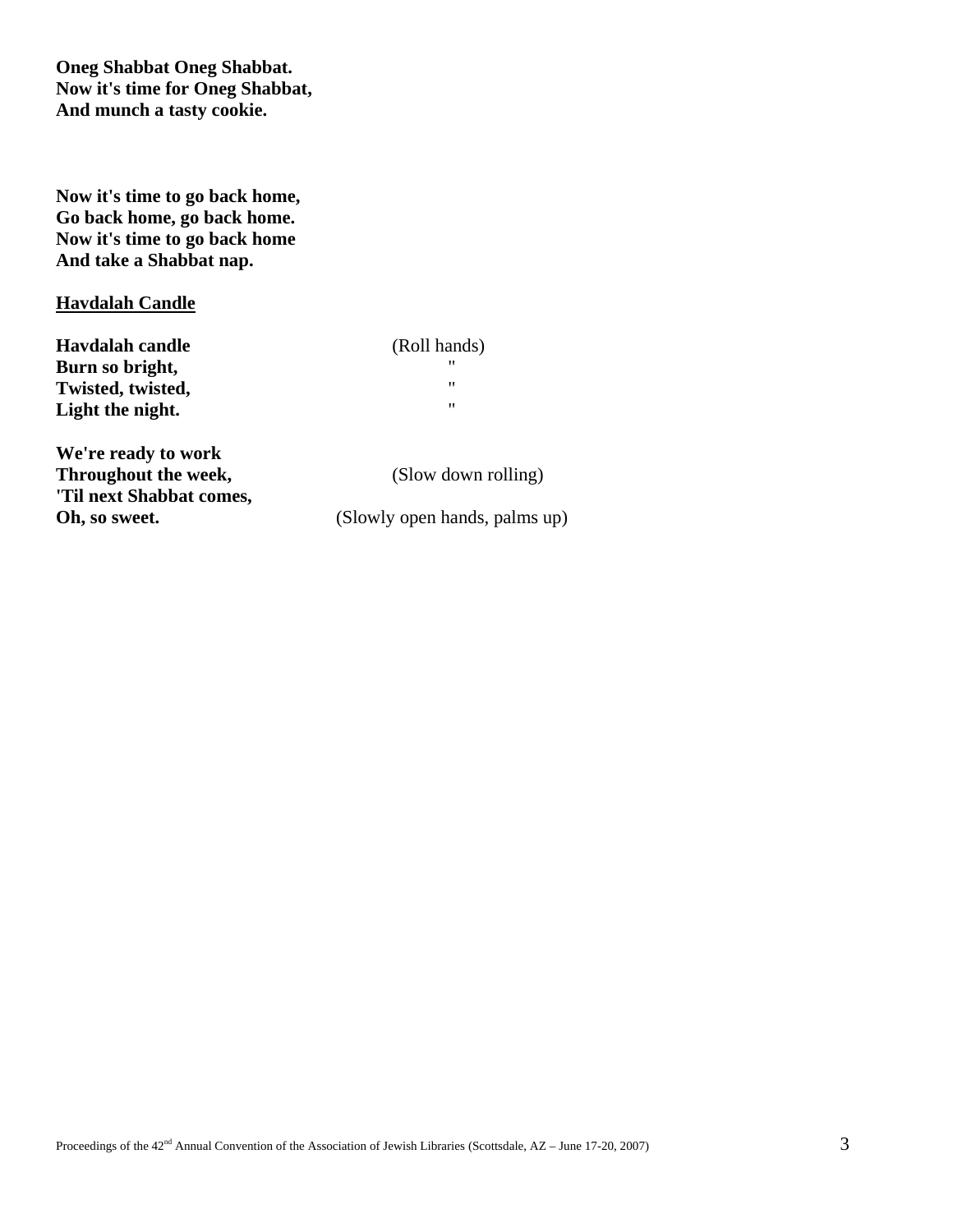## **ROSH HASHANAH**

#### **Shanah Tova Card**

**In the mailbox** (Hands palms together) **There's something for me. Open the envelope** (Open hands) **What do you see? A sweet New Year, Happy and free.** 

**Shanah Tovah it calls to me.** (Point with finger on open palm, like reading)

#### **Apples and Honey**

**Apples and honey Are oh, so yummy A way to start the new year.** 

**We dip and we crunch** (Make dipping motion, ) **May the sweetness bring Health and much cheer.** 

#### **The Shofar**

**The shofar is calling The shofar is blowing, It's calling to you.** 

**A new year is here, The old year is through. The shofar is calling,** 

**We lick and we munch** (Lick finger, then pretend to chew)

**Tehroo, tehroo.** (Fists together, put up to mouth)

**Tehroo, tehroo.** (Fists together, put up to mouth)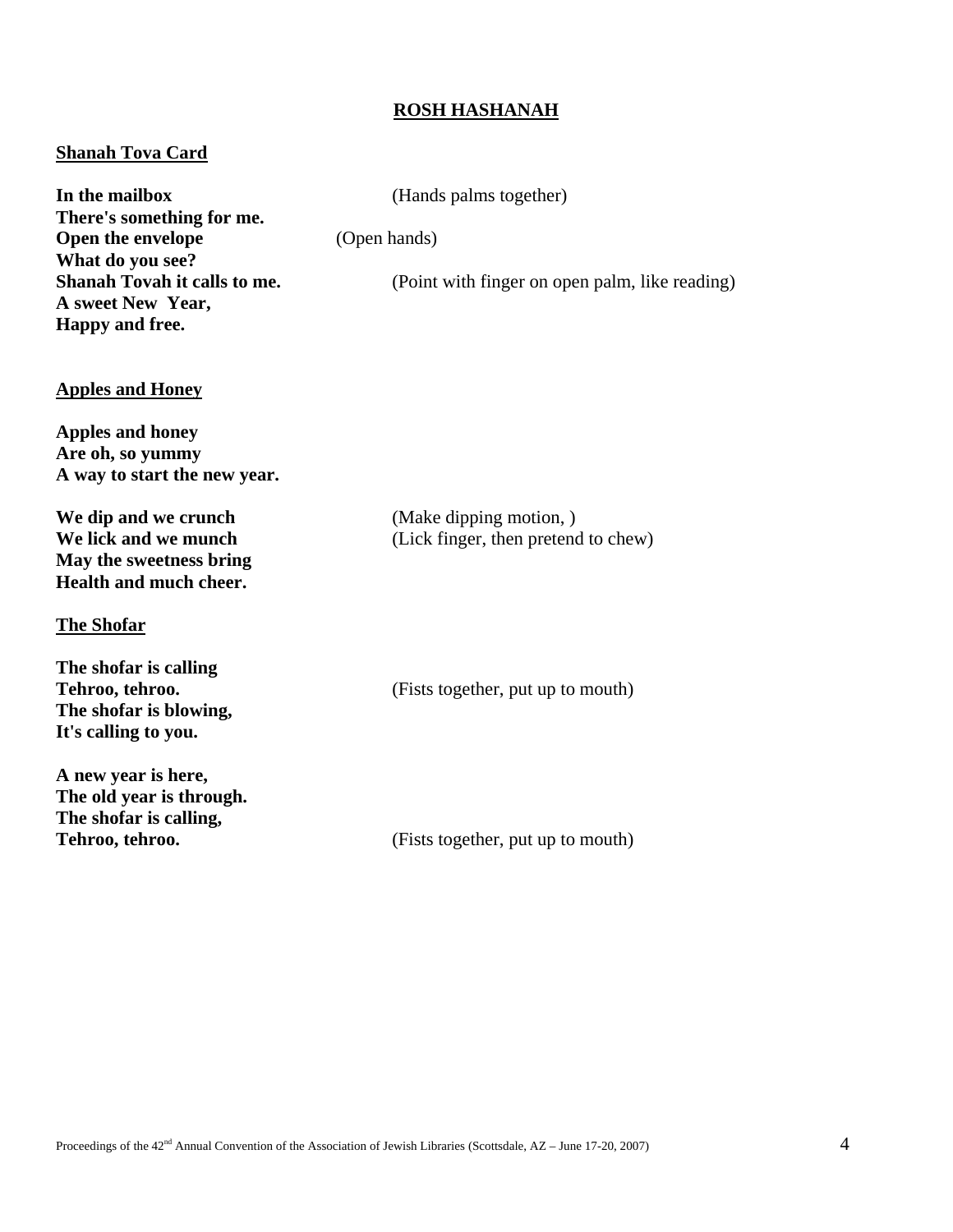# **SUKKOT**

# **We Decorate Our Sukkah**

| We decorate our sukkah<br>With things we can eat,<br>Carrots and peppers,<br>Oh, what a treat.          | (Fingers hand down and wiggle)                                                                                                                  |   |
|---------------------------------------------------------------------------------------------------------|-------------------------------------------------------------------------------------------------------------------------------------------------|---|
| When the wind blows<br>They swing in the breeze,                                                        | (Wave hands back and forth)                                                                                                                     |   |
| Carrots and peppers,<br>They move like the leaves.                                                      | (Fingers hang down and wiggle)                                                                                                                  |   |
| <b>Our Sukkah is Open</b>                                                                               |                                                                                                                                                 |   |
| Our sukkah is open<br>The stars can shine in,<br><b>Through the branches</b><br>And onto my skin        | (Flat hands together, curve to form 3 sides)<br>(Wiggle fingers)<br>(Weave fingers together)<br>(rub arms)                                      |   |
| I look through the leaves<br>I know that today,<br>We'll sit in the sukkah<br>We'll eat and we'll pray. | (Weave fingers together)                                                                                                                        |   |
| We'll shake the lulav<br>And etrog too.<br>We'll say, "Thank you God<br>For all that you do."           | (Fists one on top of the other and shake)<br>(Cup hands together)                                                                               |   |
|                                                                                                         | <b>SIMCHAT TORAH</b>                                                                                                                            |   |
| <b>Simchat Torah</b>                                                                                    |                                                                                                                                                 |   |
| My flag is waving<br>Way up high.                                                                       | (Wave arm above head)                                                                                                                           |   |
| I kiss the Torah<br>As it goes by.                                                                      | (Pretend to touch Torah and kiss fingers)                                                                                                       |   |
| I hear the rabbi<br><b>Read Bereshet</b><br>And after services<br>I get a treat.                        |                                                                                                                                                 |   |
| Yum!                                                                                                    | (Rub tummy)<br>Proceedings of the 42 <sup>nd</sup> Annual Convention of the Association of Jewish Libraries (Scottsdale, AZ - June 17-20, 2007) | 5 |
|                                                                                                         |                                                                                                                                                 |   |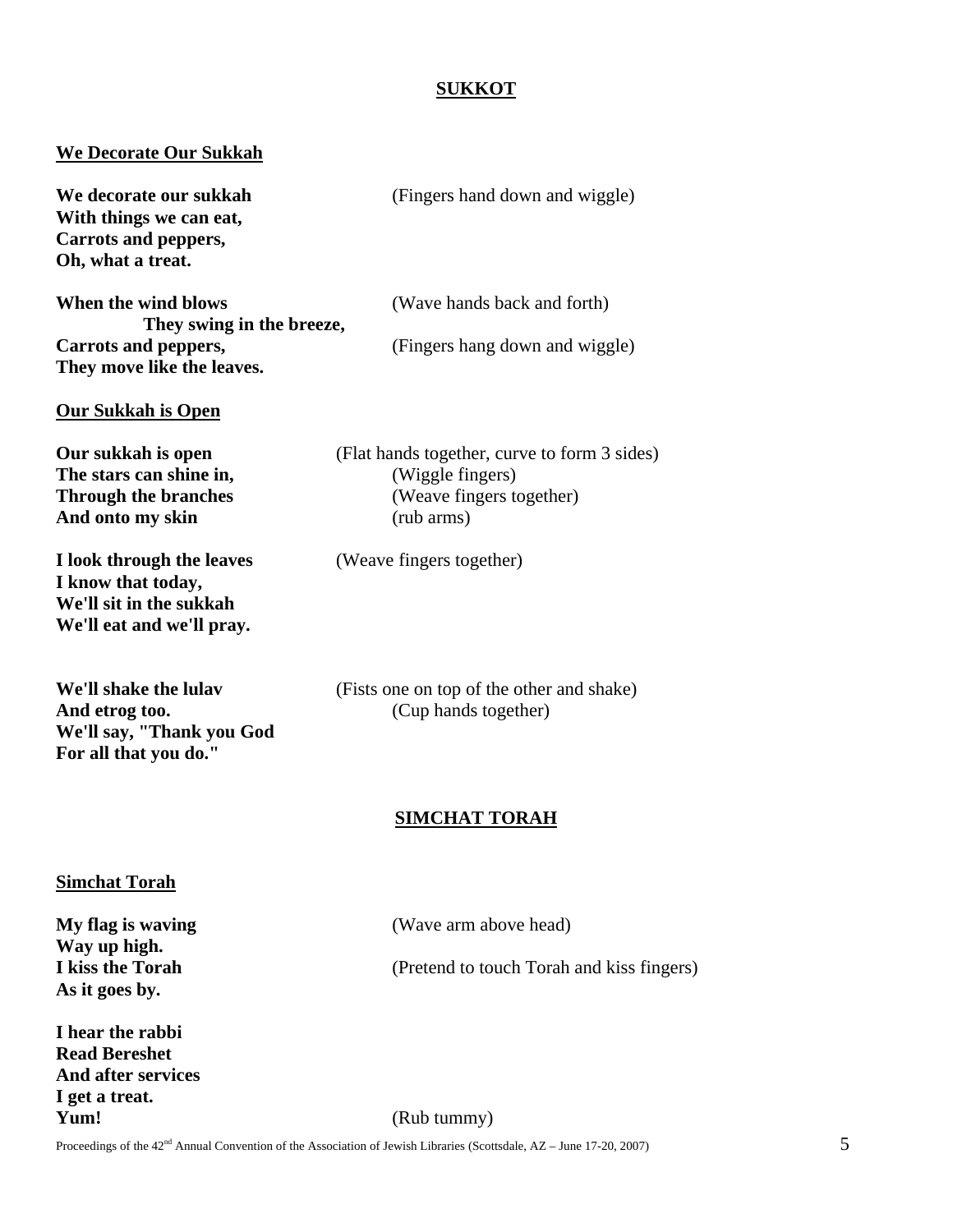## **Twinkle, Twinkle, Little Star**

**Twinkle, twinkle little star** (Wiggle fingers above head) **A Magen David is what you are.** 

**A special star for all to see, That we are Jewish** 

**You and me.** (Point to child and then to self)

## **Song: We'll Be Going Round the Synagogue (to the tune of She'll Be Coming Round the Mountain"**

**We'll be going round the synagogue when we march (2x) We'll be going round the synagogue (2x) We'll be going round the synagogue when we march.** 

**We'll be carrying little torahs when we march (2x) We'll be carrying little torahs (2x) We'll be carrying little torahs when we march.** 

**We'll be waving our new flags when we march (2x) We'll be waving our new flags (2x) We'll be waving our new flags when we march.** 

**We'll have fun on Simchat Torah when we march (2x) We'll have fun on Simchat Torah (2x) We'll have fun on Simchat Torah when we march.**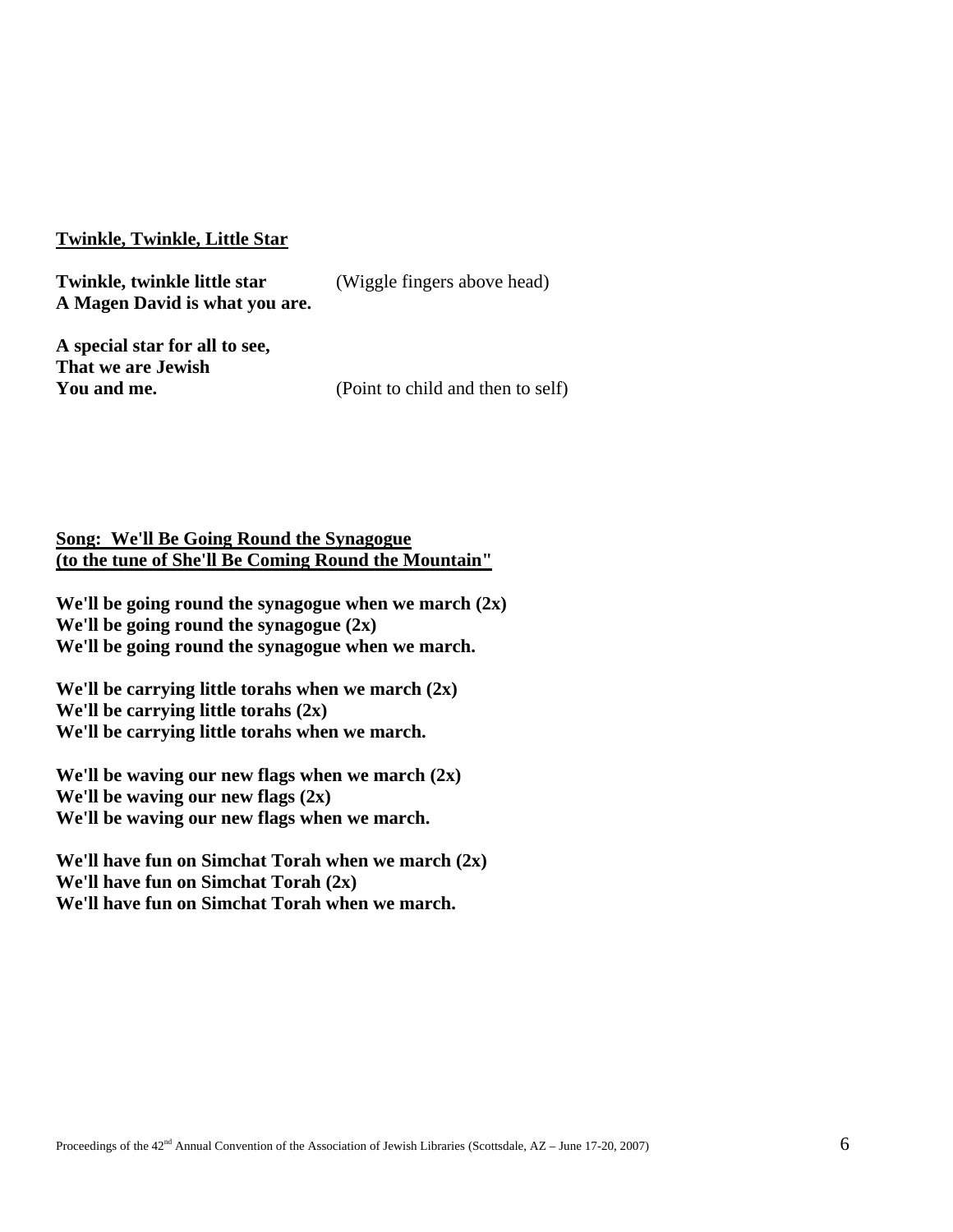## **HANUKKAH**

## **Hanukkah**

**Latkes are sizzling It's Hanukkah night.** 

**Stories are told Of the Maccabees true, Who saved the Temple** 

**Song: Antiochus' Army (To the tune of "London Bridge"** 

**Antiochus' army's falling down Falling down (2x) Antiochus' army's falling down The Maccabees are here.** 

**Find some oil and light the light Light the light (2x) Find some oil and light the light Hanukkah is here.** 

**Dreidels are spinning** (Rub thumb against pointer and middle finger, like spinning a dreidel) **The candles burn bright** (Thumbs together, fingers up and wiggle)

For me and for you. (Point to self and then to child)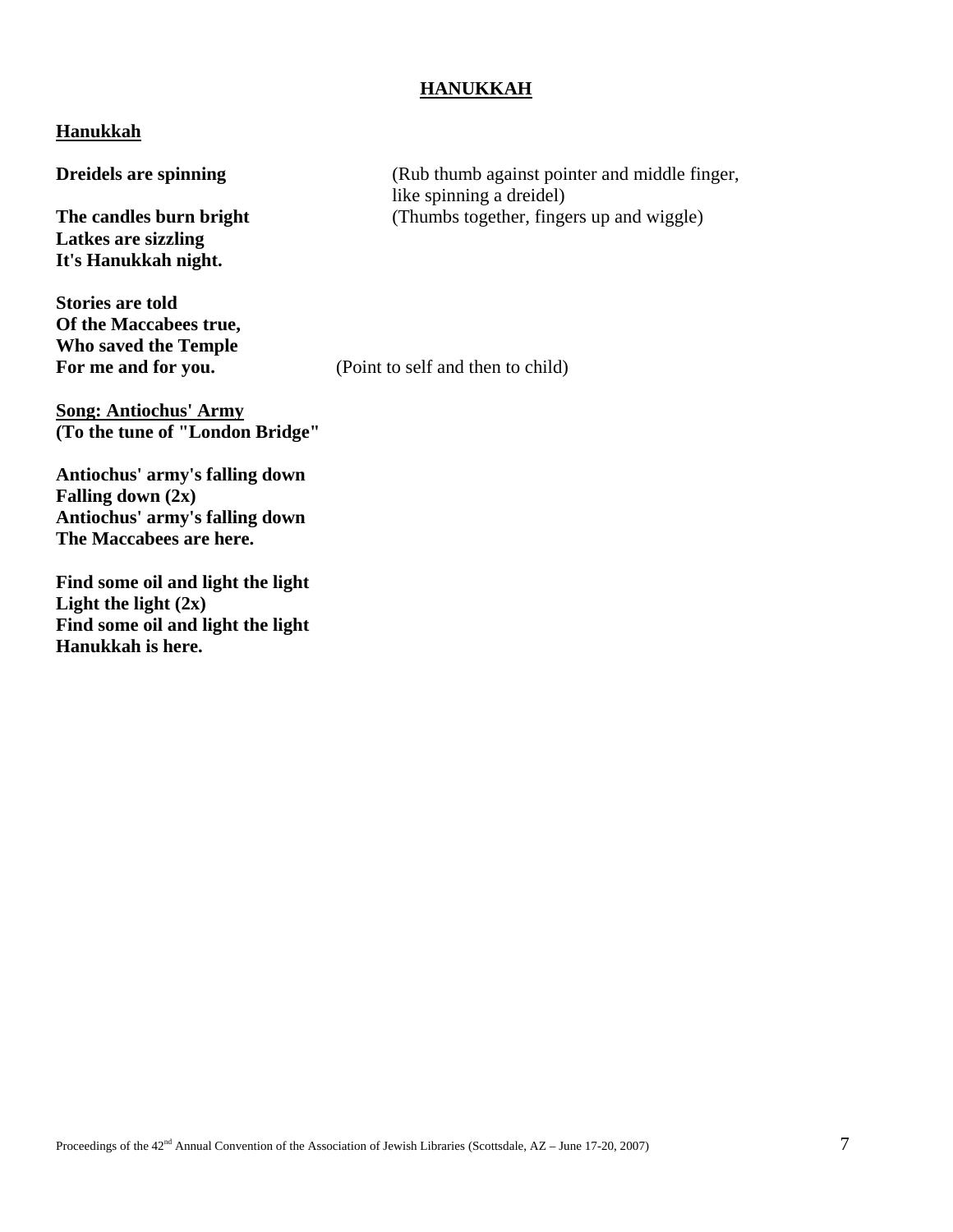#### **TU B'SHEVAT**

## **Growing Like a Tree**

**Wild and free.** 

**Arms reach out** (Stretch arms out) **Like branches wide, With little nooks** (Bend elbows)

**My fingers stretch** (Stretch fingers out)<br> **And wiggle fast** (Wiggle fingers) **Like leaves that shimmer When the wind blows past.** 

**Watch me grow** (Crouch down)<br> **Just like a tree** (Slowly get up) (Slowly get up) **Taller, taller** (Bring arms up over head)

**Where birds can hide.** (Elbows bent, cup hands, palms up)

**And wiggle fast** (Wiggle fingers)

## **On Tu B'Shevat**

| It's time to plant                                                |                                                    |
|-------------------------------------------------------------------|----------------------------------------------------|
| Please don't say                                                  | (shake pointer finger)                             |
| That you just can't!                                              |                                                    |
| Get your spade,                                                   | (Right hand make a fist and shake)                 |
| Get your hoe,                                                     | (Left hand make a fist and shake)                  |
| <b>Plant your tree</b>                                            | (Both hands make digging motion)                   |
| So it can grow.                                                   |                                                    |
| Don't forget to water deep.                                       | (Pour with one hand)                               |
| The roots are covered                                             | (Spread fingers on both hands, palms down)         |
| But they don't sleep.                                             | (Move hands apart)                                 |
| Some day we'll swing                                              | (Swing arms)                                       |
| <b>On branches free</b><br>Or have a picnic<br>Beneath your tree. | (Wave arms up and over head and out like branches) |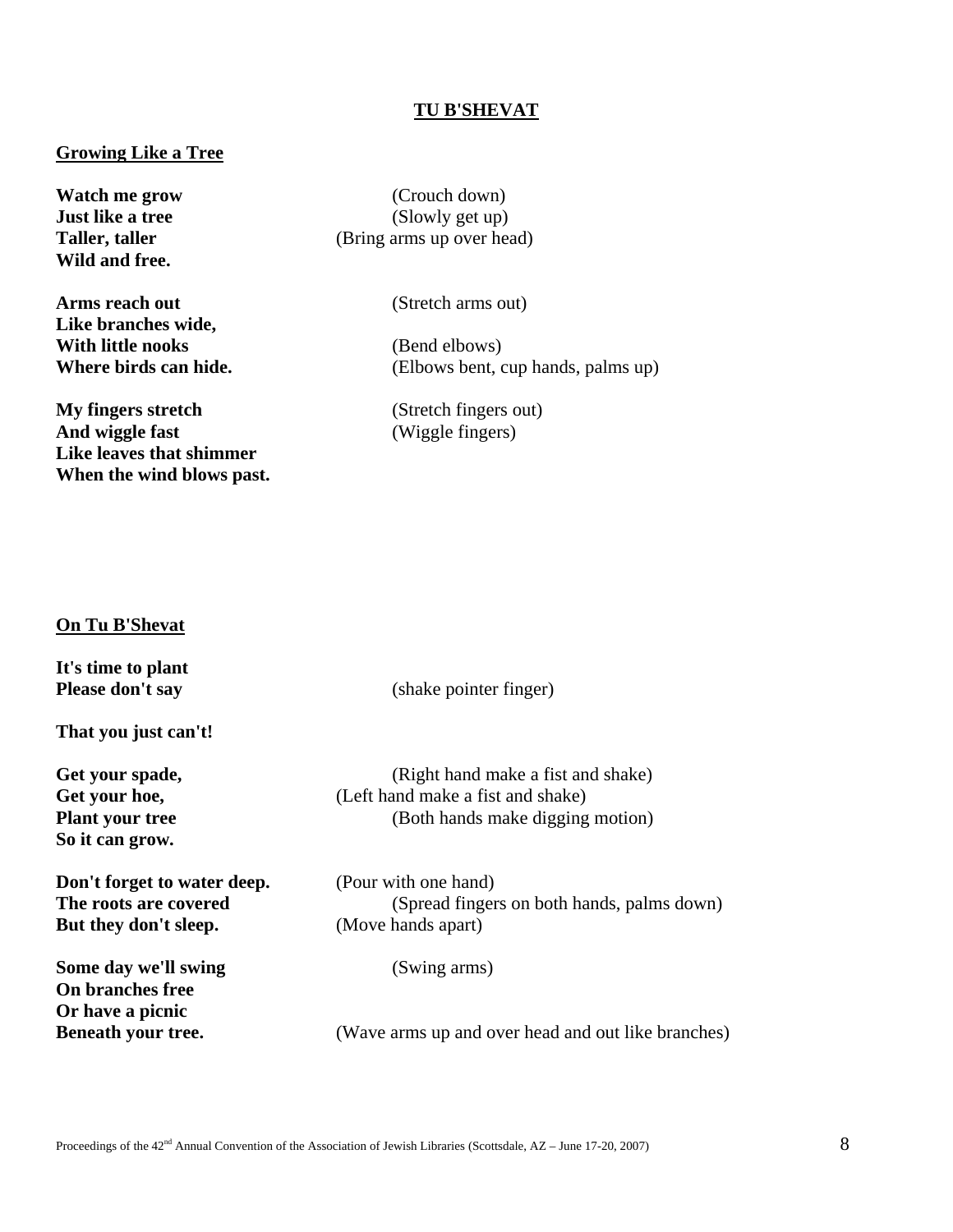# **PURIM**

#### **Purim Guessing Game**

**Can you guess who I am?** 

**I'm a king with a name That sounds like a sneeze. . . If you guessed A-ha-shu-a-rus, Then I will be pleased.** 

**I was queen, but not too long, For the King got mad at me. . . If you guessed Queen Vashti, You're right, as right can be.** 

**I'm a queen who saved her people She was pretty and she was smart. . . If you guessed Queen Esther, Then you can play the part.** 

**I'm a brave Jewish man, Who helped Esther save us all. . . If you guessed Mordechai, Then I'll take you to the ball.** 

**I'm the bad man in the story, His name we don't want to hear. . . If you guessed that I am Haman, Then for you, we'll give a cheer.** 

#### **Shake Your Gragger**

**Let's make noise. Purim's fun For girls and boys.** 

**Treats to eat** (Hand to mouth)

**Shake your gragger** (Make a fist and shake)

**Masks to wear** (Fingers together to form mask over eyes) **Schlach Manot** (Hands together, curved palms up) **Everywhere** (Move curved palms from left to right)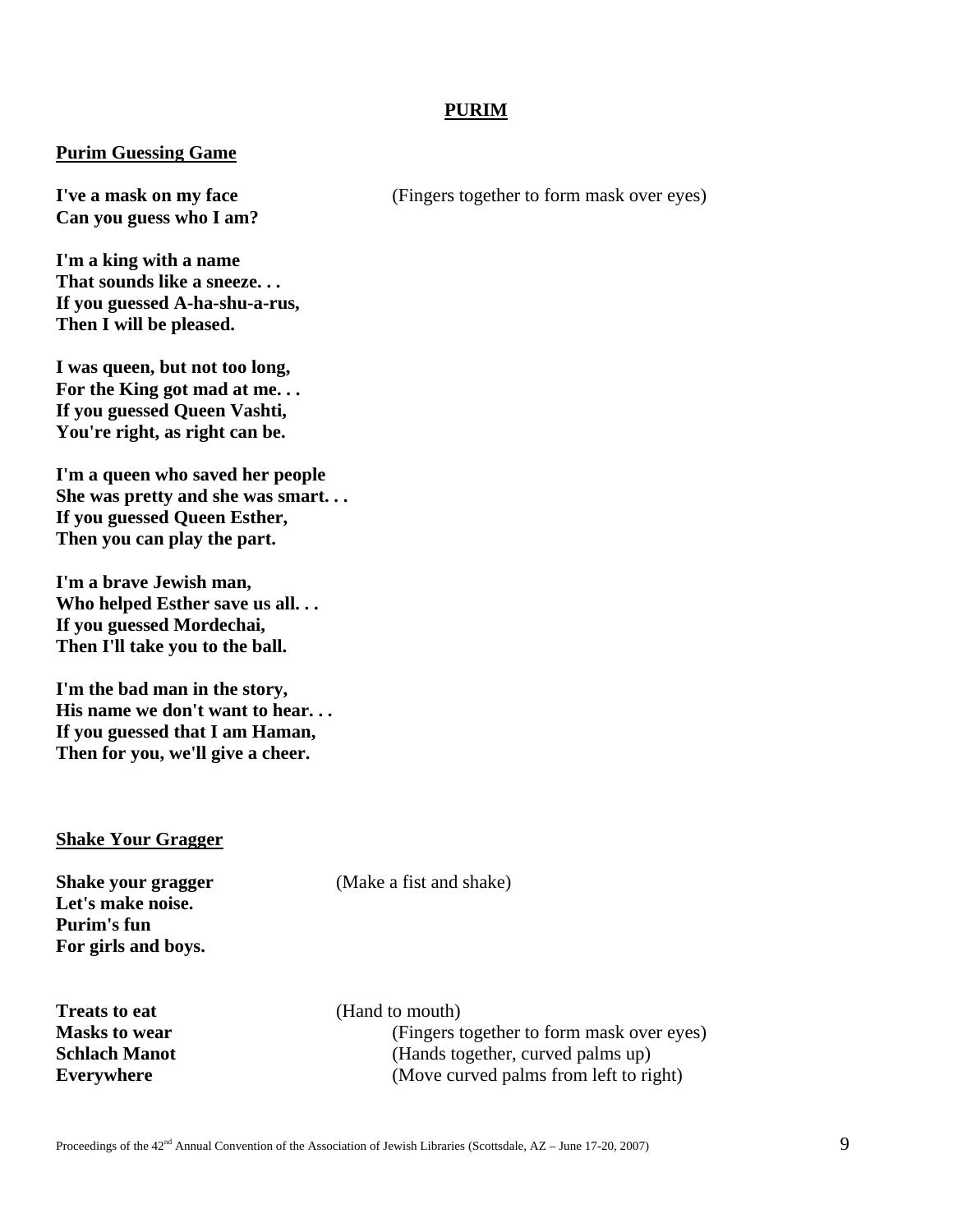# **PASSOVER**

#### **Old Mother Hubbard on Passover**

**Old Mother Hubbard Went to her cupboard To get her poor kelev (dog) some bread, But when she got there There was none anywhere So she gave him some matzah instead.** 

# **Afikomen, Afikomen**

Afikomen, afikomen *(Hands shade eyes, look from left to right)* **I'll find you there Inside a napkin** (Hands together, palm to palm) **Under a chair** (Right hand under left) **Afikomen, afikomen, When seder is done, You'll be all gone,** (Hands extended, palms up)

**There won't be a crumb.** (Shake head back and forth)

Proceedings of the  $42<sup>nd</sup>$  Annual Convention of the Association of Jewish Libraries (Scottsdale, AZ – June 17-20, 2007)  $10$